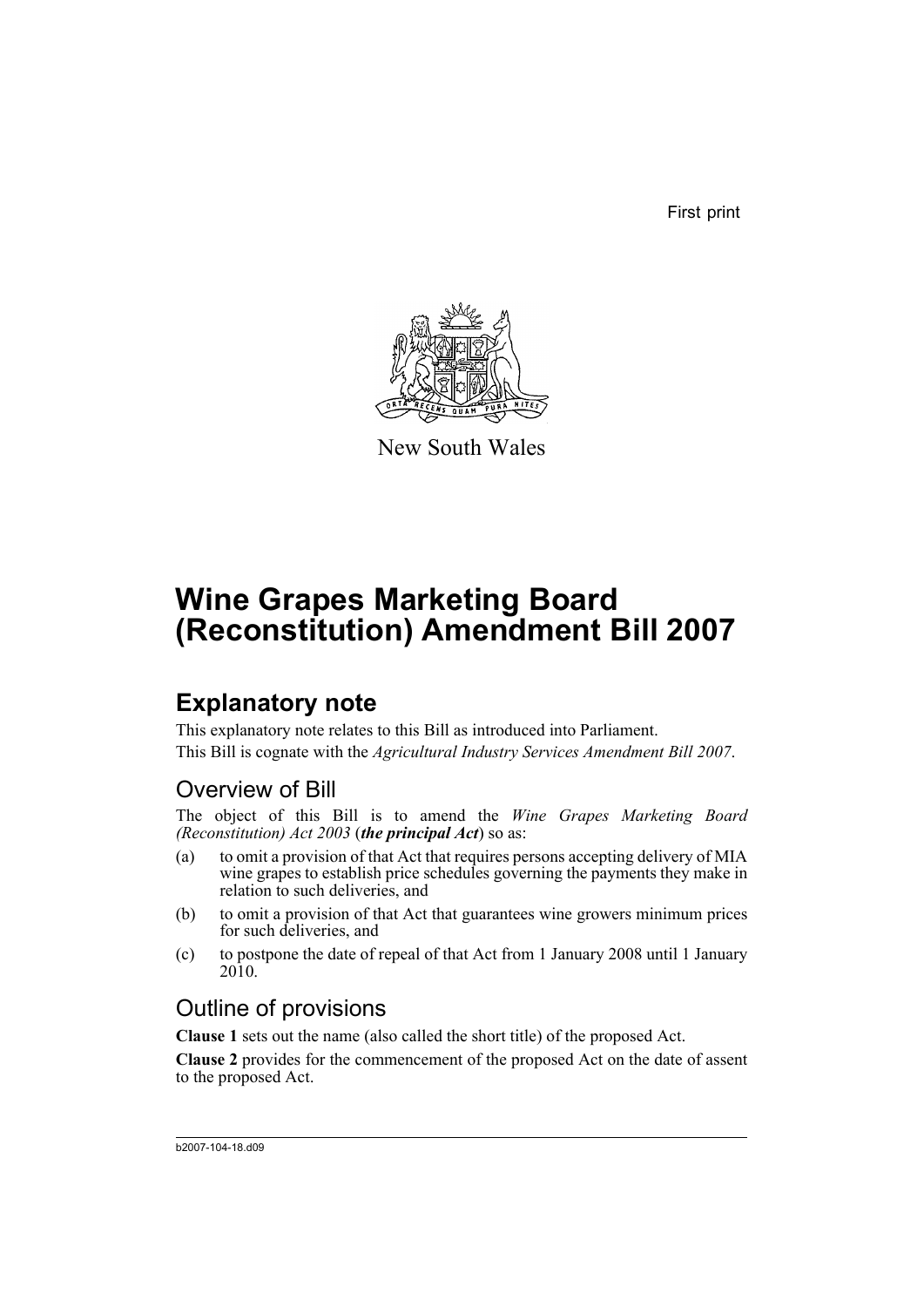Explanatory note

**Clause 3** is a formal provision that gives effect to the amendments to the *Wine Grapes Marketing Board (Reconstitution) Act 2003* set out in Schedule 1.

**Clause 4** provides for the repeal of the proposed Act after all the amendments made by the proposed Act have commenced. Once the amendments have commenced the proposed Act will be spent and section 30 of the *Interpretation Act 1987* provides that the repeal of an amending Act does not affect the amendments made by that Act.

## **Schedule 1 Amendments**

### **Price schedules**

**Schedule 1 [3]** omits section 4 of the principal Act, a section that deals with the provision of price schedules to the Wine Grapes Marketing Board (*the Board*).

**Schedule 1 [6]** omits section 7 of the principal Act, a section that prohibits a person from accepting deliveries of MIA wine grapes unless a price schedule has been provided to the Board.

**Schedule 1 [4]** amends section 5 of the principal Act so as to clarify that the Board's power to set terms and conditions of payment for deliveries of MIA wine grapes does not extend to setting prices.

### **Abolition of minimum prices**

**Schedule 1 [8]** omits section 9 of the principal Act, a section that sets minimum prices for deliveries of MIA wine grapes. Minimum prices are currently set by reference to price schedules (where price schedules have been provided) or by reference to average prices for similar deliveries on the same day (where price schedules have not been provided).

### **Repeal of Act**

**Schedule 1 [11]** amends section 26 of the principal Act so as to postpone the date of its repeal from 1 January 2008 until 1 January 2010.

### **Other matters**

**Schedule 1 [12]** substitutes Schedule 1 to the principal Act. The current Schedule 1, which is now spent, contains the original text of what is now the *Agricultural Industry Services (Wine Grapes Marketing Board) Regulation 2003*. The new Schedule 1 enacts specific provisions of a savings or transitional nature, and enables the regulations to make further such provisions, consequent on the enactment of the proposed Act.

**Schedule 1 [1], [2], [5], [7], [9] and [10]** make minor, consequential or ancillary amendments.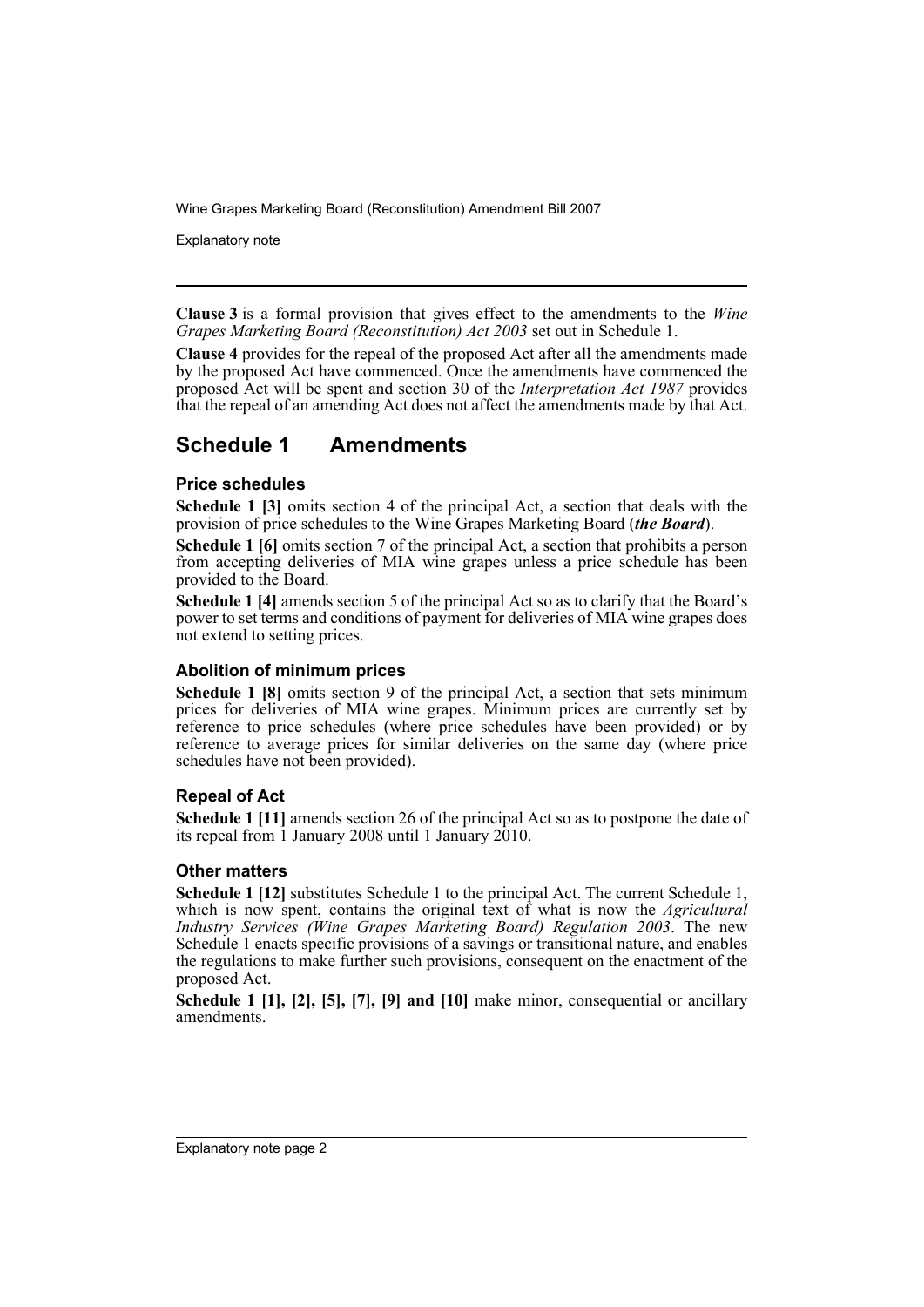First print



New South Wales

# **Wine Grapes Marketing Board (Reconstitution) Amendment Bill 2007**

## **Contents**

|                                                                              | Page |
|------------------------------------------------------------------------------|------|
| Name of Act                                                                  |      |
| Commencement                                                                 |      |
| Amendment of Wine Grapes Marketing Board (Reconstitution)<br>Act 2003 No 100 |      |
| Repeal of Act                                                                |      |
| Schedule 1 Amendments                                                        | 3    |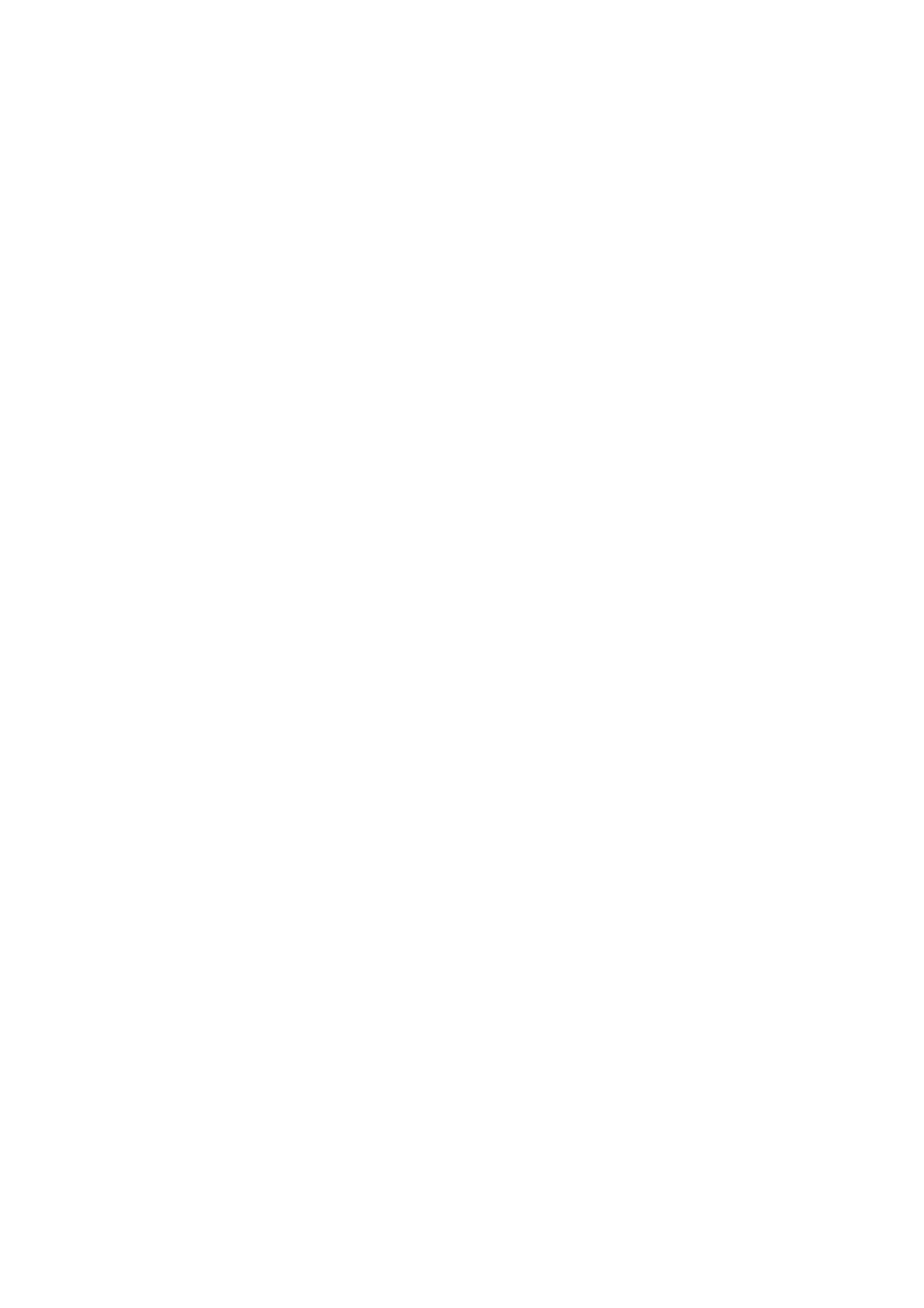

New South Wales

## **Wine Grapes Marketing Board (Reconstitution) Amendment Bill 2007**

No , 2007

### **A Bill for**

An Act to amend the *Wine Grapes Marketing Board (Reconstitution) Act 2003* in relation to contracts for the delivery of MIA wine grapes.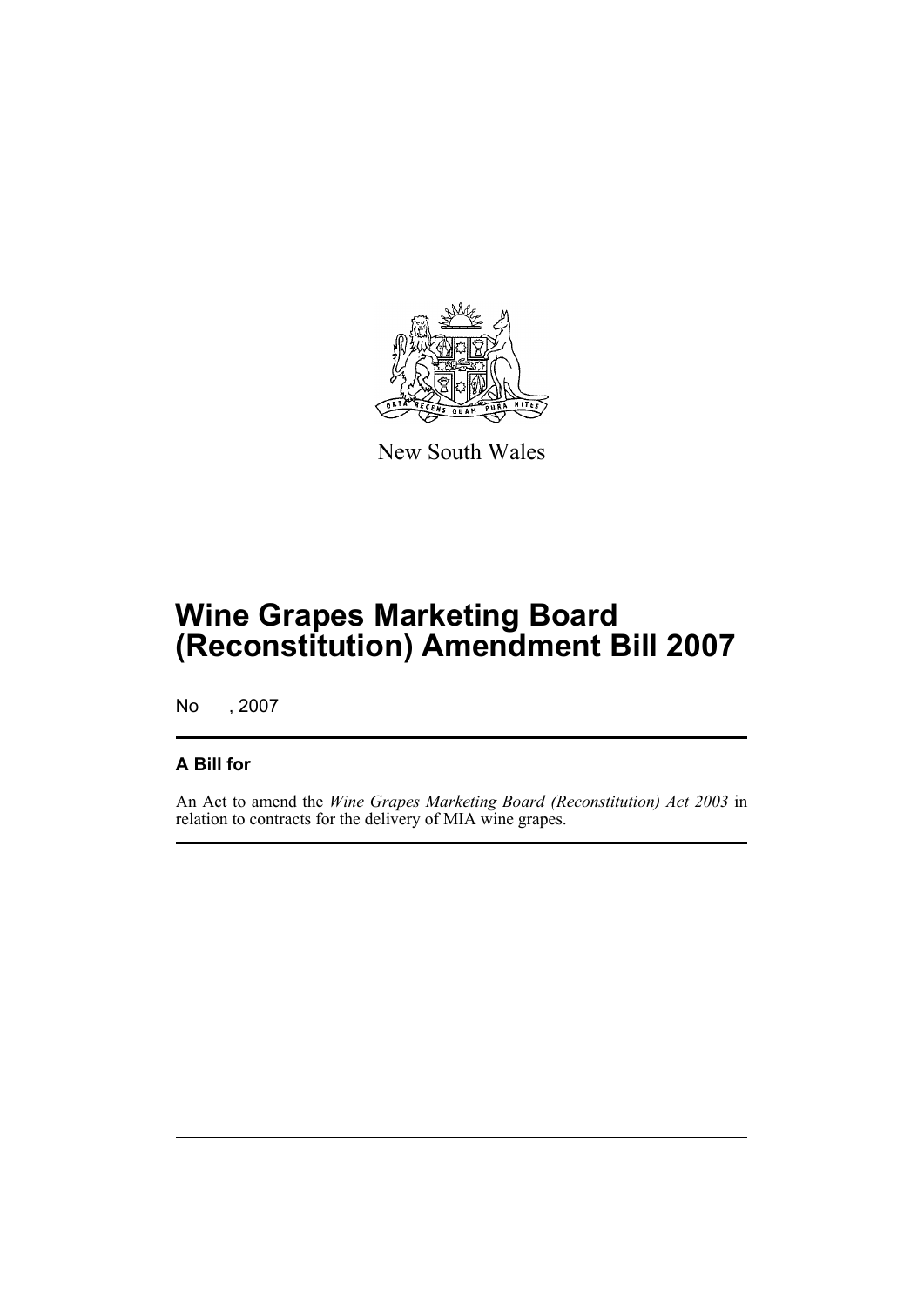<span id="page-5-3"></span><span id="page-5-2"></span><span id="page-5-1"></span><span id="page-5-0"></span>

| 1                   |
|---------------------|
| 2                   |
| 3<br>4              |
| 5                   |
| 6                   |
| $\overline{7}$<br>8 |
| 9<br>10             |
| 11                  |
| 12<br>13            |
| 14<br>15            |
|                     |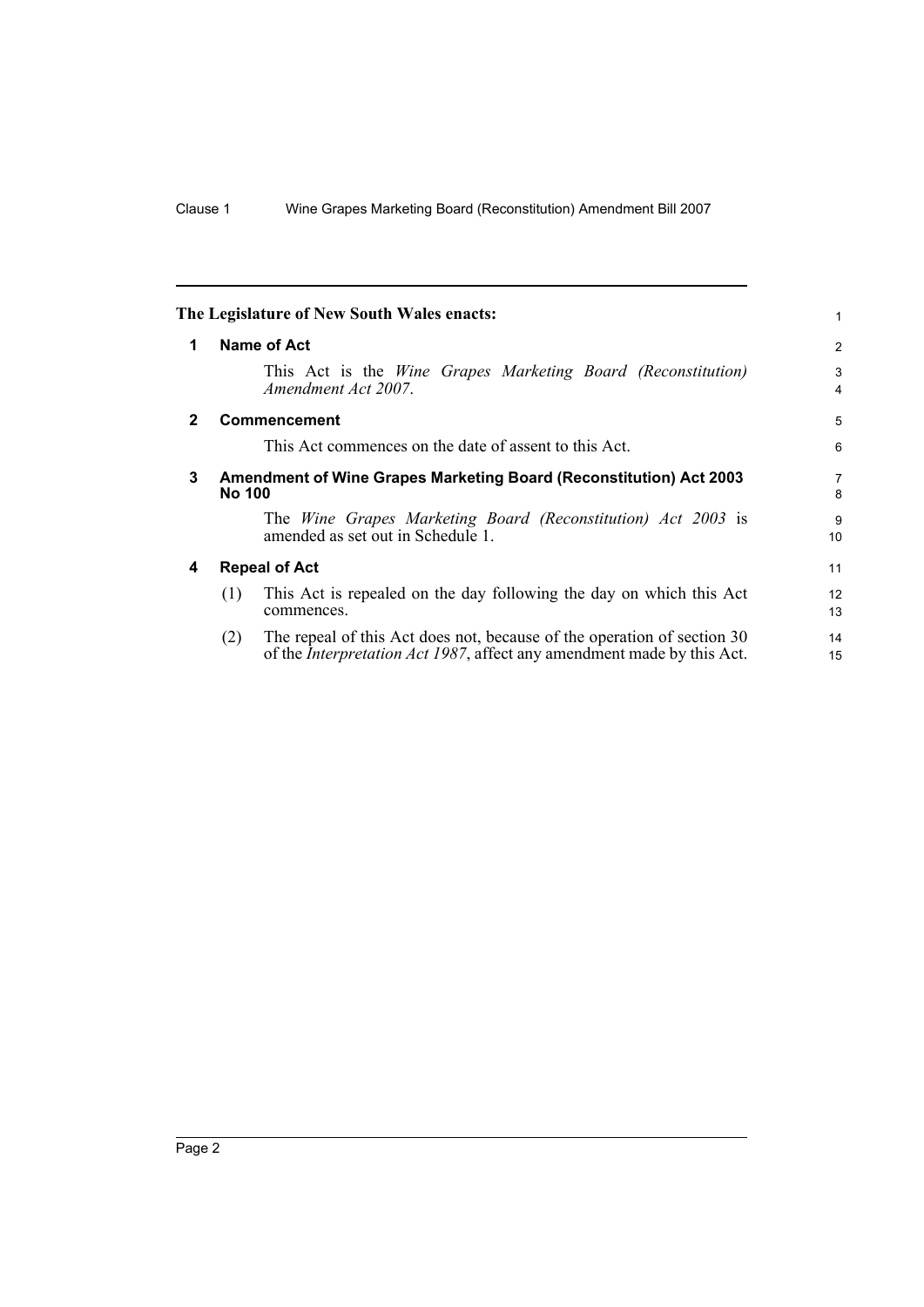Amendments Schedule 1

1

<span id="page-6-0"></span>**Schedule 1 Amendments**

|     | (Section 3)                                                                                                                         | 2              |
|-----|-------------------------------------------------------------------------------------------------------------------------------------|----------------|
| [1] | <b>Section 3 Definitions</b>                                                                                                        | 3              |
|     | Omit the definition of <b>Board</b> . Insert instead:                                                                               | $\overline{4}$ |
|     | <b>Board</b> means the Wine Grapes Marketing Board established by<br>regulations under the Agricultural Industry Services Act 1998. | 5<br>6         |
| [2] | Section 3, definition of "price schedule"                                                                                           | $\overline{7}$ |
|     | Omit the definition.                                                                                                                | 8              |
| [3] | <b>Section 4 Price schedules</b>                                                                                                    | 9              |
|     | Omit the section.                                                                                                                   | 10             |
| [4] | Section 5 Board may make order as to terms and conditions of payment                                                                | 11             |
|     | Insert "(but not price)" after "conditions of payment" in section $5(1)(a)$ .                                                       | 12             |
| [5] | Section 5 (2)                                                                                                                       | 13             |
|     | Omit "the regulation set out in Schedule 1".                                                                                        | 14             |
|     | Insert instead "the regulations under the <i>Agricultural Industry Services Act</i><br>1998 by which the Board is established".     | 15<br>16       |
| [6] | Section 7 Deliveries of MIA wine grapes not to be accepted unless price<br>schedule notified to Board                               | 17<br>18       |
|     | Omit the section.                                                                                                                   | 19             |
| [7] | Section 8 Persons accepting delivery of MIA wine grapes to furnish<br>certain documentation                                         | 20<br>21       |
|     | Omit section $8$ (c).                                                                                                               | 22             |
| [8] | Section 9 Minimum price to be paid for MIA wine grapes                                                                              | 23             |
|     | Omit the section.                                                                                                                   | 24             |
| [9] | Section 22 Agricultural Industry Services (Wine Grapes Marketing<br><b>Board) Regulation 2003</b>                                   | 25<br>26       |
|     | Omit the section.                                                                                                                   | 27             |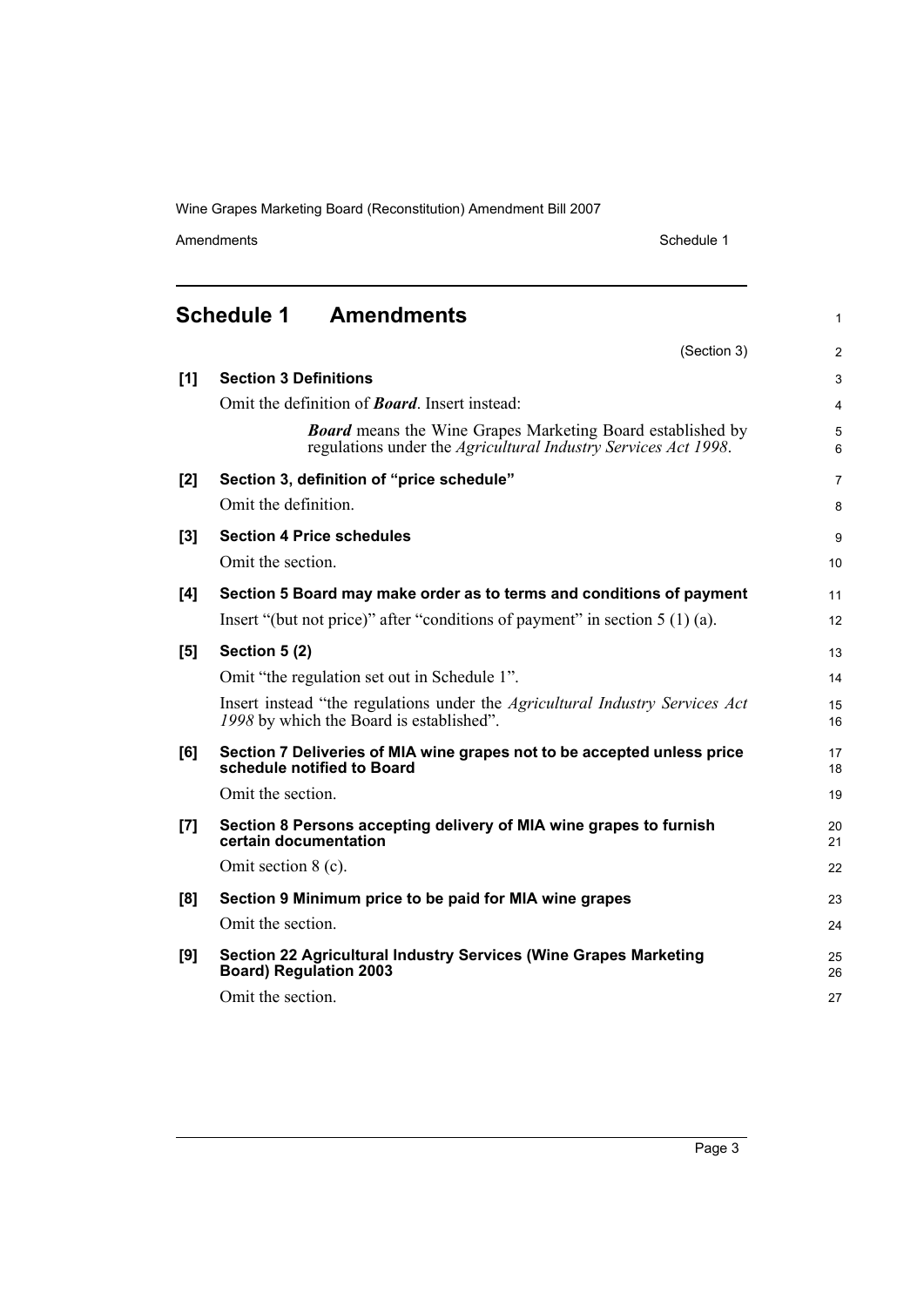Schedule 1 Amendments

| $[10]$ | <b>Section 24</b>                                |                    |                                                                                                                                            |                  |  |  |
|--------|--------------------------------------------------|--------------------|--------------------------------------------------------------------------------------------------------------------------------------------|------------------|--|--|
|        | Insert after section 23:                         |                    |                                                                                                                                            |                  |  |  |
|        | 24<br>Savings, transitional and other provisions |                    |                                                                                                                                            |                  |  |  |
|        |                                                  |                    | Schedule 1 has effect.                                                                                                                     | $\mathsf 3$<br>4 |  |  |
|        |                                                  |                    |                                                                                                                                            | 5                |  |  |
| $[11]$ | <b>Section 26 Repeal of Act</b>                  |                    |                                                                                                                                            |                  |  |  |
|        | Omit "2008". Insert instead "2010".              |                    |                                                                                                                                            |                  |  |  |
| $[12]$ | <b>Schedule 1</b>                                |                    |                                                                                                                                            |                  |  |  |
|        | Omit the Schedule. Insert instead:               |                    |                                                                                                                                            |                  |  |  |
|        | <b>Schedule 1</b>                                |                    | Savings, transitional and other                                                                                                            |                  |  |  |
|        |                                                  |                    | provisions                                                                                                                                 | 9<br>10          |  |  |
|        |                                                  |                    |                                                                                                                                            |                  |  |  |
|        |                                                  |                    | (Section 24)                                                                                                                               | 11               |  |  |
|        | Part 1                                           |                    | <b>General</b>                                                                                                                             | 12               |  |  |
|        | 1                                                | <b>Regulations</b> |                                                                                                                                            | 13               |  |  |
|        | (1)                                              |                    | The regulations may contain provisions of a savings or                                                                                     | 14               |  |  |
|        |                                                  | Acts:              | transitional nature consequent on the enactment of the following                                                                           | 15               |  |  |
|        |                                                  |                    | Wine Grapes Marketing Board (Reconstitution) Amendment Act                                                                                 | 16<br>17         |  |  |
|        |                                                  | 2007               |                                                                                                                                            | 18               |  |  |
|        | (2)                                              |                    | Any such provision may, if the regulations so provide, take effect                                                                         | 19               |  |  |
|        |                                                  |                    | from the date of assent to the Act concerned or a later date.                                                                              | 20               |  |  |
|        | (3)                                              |                    | To the extent to which any such provision takes effect from a date<br>that is earlier than the date of its publication in the Gazette, the | 21<br>22         |  |  |
|        |                                                  |                    | provision does not operate so as:                                                                                                          | 23               |  |  |
|        |                                                  | (a)                | to affect, in a manner prejudicial to any person (other than                                                                               | 24               |  |  |
|        |                                                  |                    | the State or an authority of the State), the rights of that<br>person existing before the date of its publication, or                      | 25<br>26         |  |  |
|        |                                                  | (b)                | to impose liabilities on any person (other than the State or                                                                               | 27               |  |  |
|        |                                                  |                    | an authority of the State) in respect of anything done or                                                                                  | 28               |  |  |
|        |                                                  |                    | omitted to be done before the date of its publication.                                                                                     | 29               |  |  |